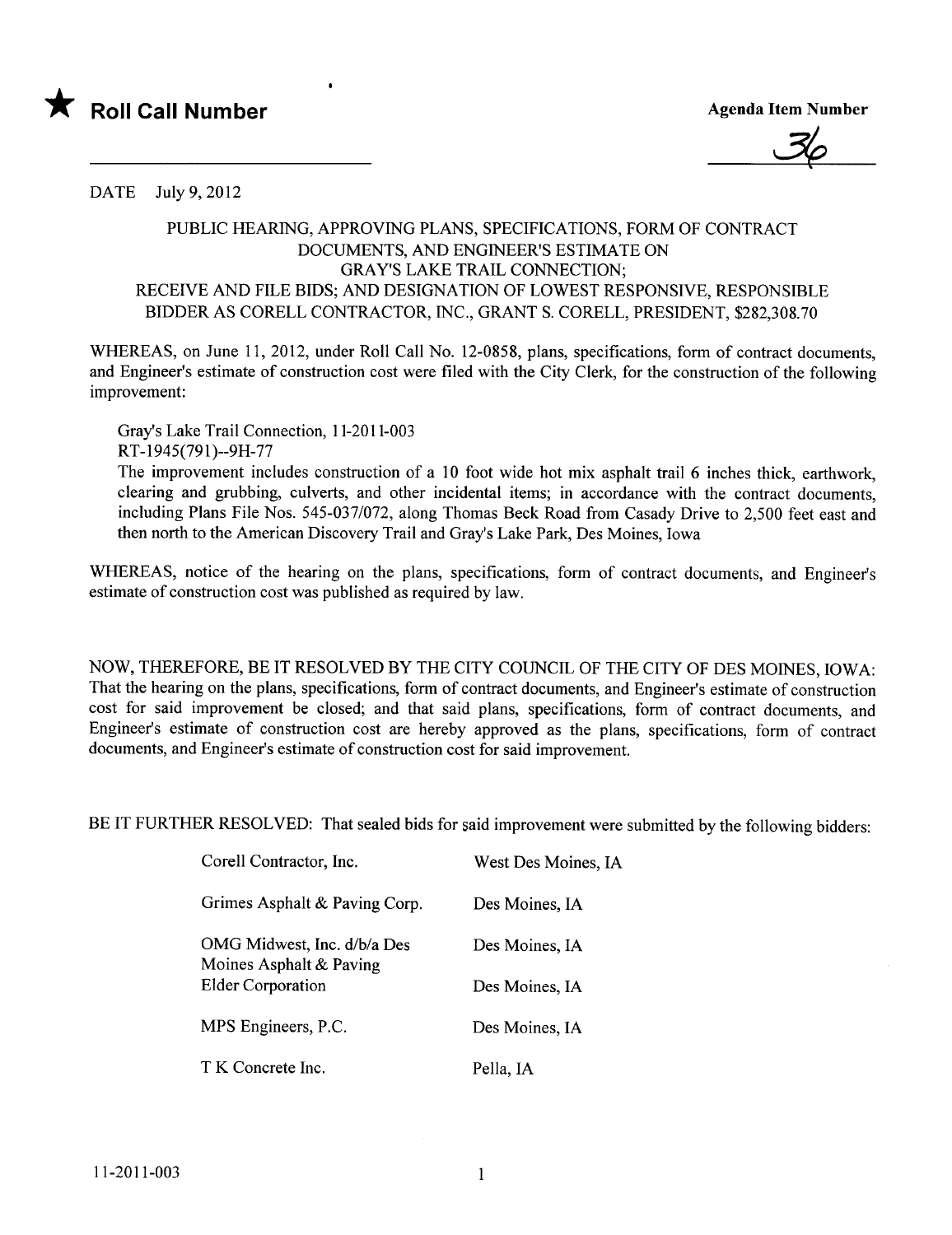

 $36$ 

DATE July 9,2012

which were received and opened at a public meeting presided over by the Engineer in the City Council Chambers, 2nd Floor, City Hall, 400 Robert D. Ray Drive, Des Moines, Iowa at 11:00 a.m. on June 28, 2012. Said bids and the attached tabulation of bids for said improvement be and are hereby received and fied.

BE IT FURTHER RESOLVED: That the Des Moines City Engineer, as the Engineer, has determined that the lowest responsive, responsible bid for the construction of said improvement was submitted by Corell Contractor, Inc., Grant S. Corell, President, 1300 Lincoln Street, West Des Moines, lA, 50265 in the amount of \$282,308.70, and said bid be and the same is hereby accepted.

BE IT FURTHER RESOLVED: That the bid security of the unsuccessful bidders be and is hereby authorized and directed to be returned.

BE IT FURTHER RESOLVED: That the Engineer is hereby directed to secure execution by the lowest responsible, responsive Bidder and its surety of the contract documents in the form heretofore approved by this Council; that the Engineer is directed to thereafter present said contract documents to this Council for approval and authorization to the Mayor to sign; and that no contract shall be deemed to exist between the City of Des Moines and said Bidder until said contract has been executed by the Bidder, and shall have been approved by this Council and executed by the Mayor and attested to by the City Clerk.

(City Council Communication Number  $\sqrt{3}$  -369 attached.)

Moved by \_\_\_\_\_\_\_\_\_\_\_\_\_\_\_\_\_\_\_\_\_\_\_\_\_\_\_\_\_\_\_\_\_\_ to adopt.<br>FORM APPROVED:

Kathleen Vanderpool Deputy City Attorney

FUNDS AVAILABLE

Scott E. Sanders

Des Moines Finance Director'

Funding Source: 2012-2013 CIP, Page Park - 16, Recreation Trails, PKS045, Being:  $\approx$   $\approx$   $\approx$  11,751.55 in Iowa Department of Transportation (IDOT) state Recreational Trails funding (75% eligible<br>construction costs, a maximum of \$439,920), Agreement 2012-RT-007; \$41,000 Gray's Lake Neighborhood Association donations; with the remaining \$29,577.17 from PKS045, G.O. Bonds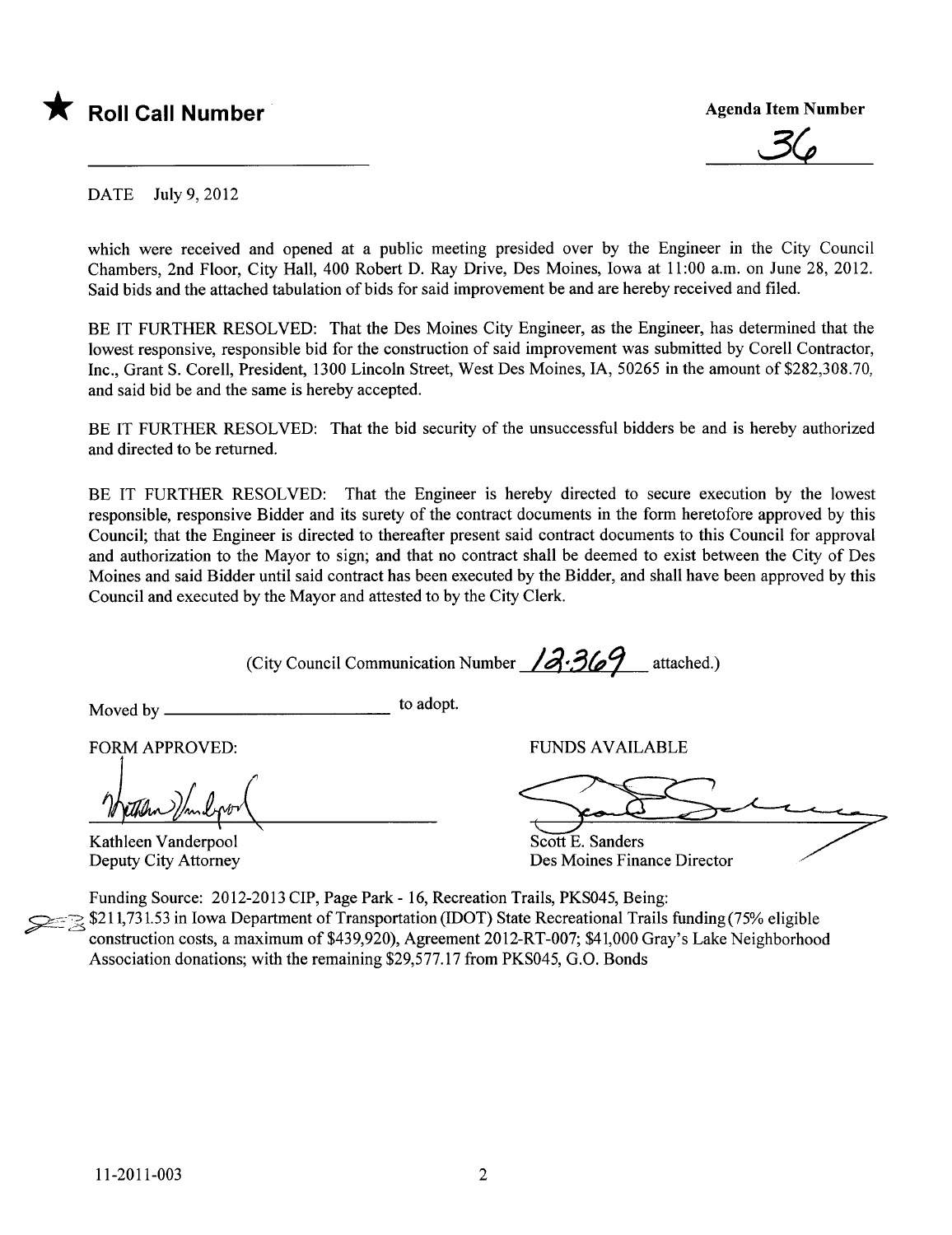

DATE July 9,2012

COUNCIL ACTION YEAS NAYS PASS ABSENT I, Diane Rauh, City Clerk of said City Council, hereby<br>
council, held on the City Council, held on the certify that at a meeting of the City Council, held on the COLEMAN **above date**, among other proceedings the above was GRIESS adopted. **HENSLEY** MAHAFFEY IM WITNESS WHEREOF, I have hereunto set my hand<br>MEYER and affixed my seal the day and year first above written and affixed my seal the day and year first above written. MOORE TOTAL MOTION CARRIED APPROVED Mayor City Clerk

 $\mathcal{Z}(\rho)$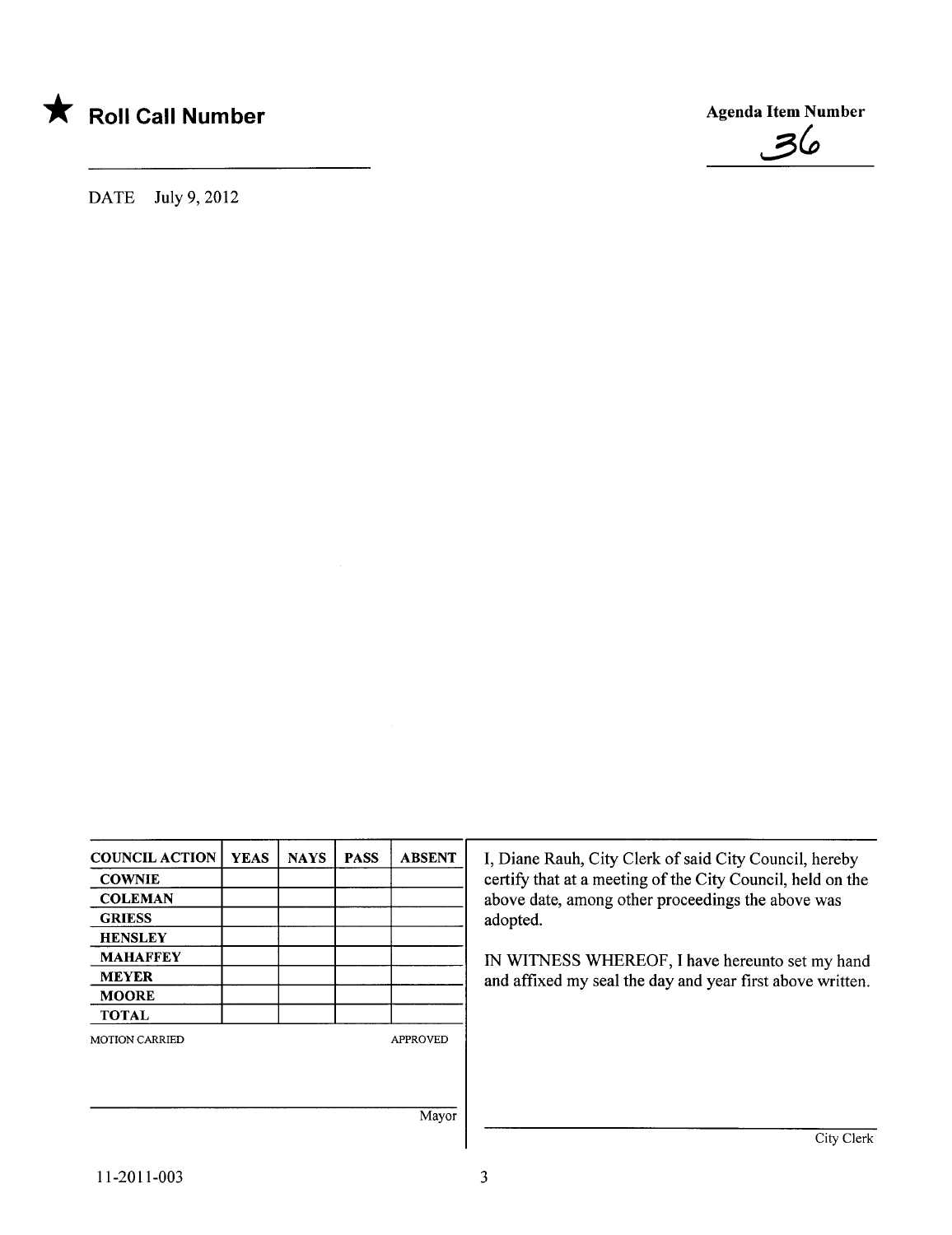| \$4,620.00<br>\$292,254.71<br>\$3,700.00<br>$-0.25%$<br>\$787.50<br>\$787.50<br>\$3,889.00<br>\$546.00<br>\$560.00<br>\$787.50<br>\$16,065.00<br>\$2,625.00<br>\$315.00<br>\$8,683.20<br>\$5,415.00<br>\$210.00<br>\$1,050.00<br>\$2,810.00<br>\$13,300.00<br>\$2,858.25<br>\$99,000.00<br>\$8,718.60<br>\$915.20<br>\$5,172.30<br>\$2,160.00<br>\$1,458.00<br>\$33,112.80<br>\$917.96<br>\$891.00<br>\$3,850.00<br>\$25,862.40<br><b>AMOUNT</b><br>BID SECURITY<br>10% Bid Bond<br>Ankeny, lowa<br><b>BID PRICE</b><br>\$1.85<br>\$0.28<br>\$3,937.50<br>\$787.50<br>\$38.89<br>\$2.20<br>\$0.26<br>\$2,625.00<br>\$78.75<br>\$35.70<br>\$3,937.50<br>\$2.10<br>\$1,050.00<br>\$2,810.00<br>\$13,300.00<br>\$22.00<br>\$53.50<br>\$32.40<br>\$18.05<br>\$30.00<br>\$2.20<br>\$17.60<br>\$190.55<br>\$41.05<br>\$540.00<br>\$1,458.00<br>\$18.90<br>\$17.32<br>\$16.20<br>\$6.40<br>\$38,500.00<br>PRICE<br><b>TINL</b><br>\$290,920.75<br>$-0.71%$<br>\$4,725.00<br>\$525.00<br>\$3,700.00<br>\$500.00<br>\$1,750.00<br>\$320.00<br>\$14,400.00<br>\$945.00<br>\$790.00<br>\$790.00<br>\$5,300.00<br>\$3,000.00<br>\$30,475.00<br>\$800.00<br>\$3,000.00<br>\$18,225.00<br>\$6,700.00<br>\$6,600.00<br>\$150.00<br>\$112,200.00<br>\$5,944.50<br>\$1,456.00<br>\$3,225.00<br>\$2,270.00<br>\$1,500.00<br>\$29,346.00<br>\$636.00<br>\$3,575.00<br>\$5,418.00<br>\$1,440.00<br>\$21,215.25<br>AMOUNT<br>BID SECURITY<br>10% Bid Bond<br>Grimes, lowa<br><b>BID PRICE</b><br>\$790.00<br>\$53.00<br>\$2.25<br>\$0.25<br>\$1.85<br>\$23.00<br>\$1,750.00<br>\$80.00<br>\$32.00<br>\$4,725.00<br>\$3,950.00<br>\$0.25<br>\$3,000.00<br>\$3,000.00<br>\$22.00<br>\$1,50<br>\$800.00<br>\$81.00<br>\$25.00<br>\$1.50<br>\$34.00<br>\$43.00<br>\$360.00<br>\$2,270.00<br>\$28.00<br>\$215.00<br>\$16.75<br>\$12.00<br>\$65.00<br>\$15,000.00<br>\$5.25<br>PRICE<br><b>TINU</b><br>\$282,308.70<br>$-3.65%$<br>\$1,200.00<br>\$1,200.00<br>\$790.00<br>\$3,500.00<br>\$3,885.00<br>\$210.00<br>\$3,400.00<br>\$3,375.00<br>\$15,140.00<br>\$23,253.75<br>\$4,600.00<br>\$600.00<br>\$13,050.00<br>\$200.00<br>\$1,000.00<br>\$12,375.00<br>\$4,530.00<br>\$200.00<br>\$2,858.25<br>\$99,000.00<br>\$9,907.50<br>\$8,040.00<br>\$5,418.00<br>\$2,200.00<br>\$915.20<br>\$1,980.00<br>\$2,080.00<br>\$3,000.00<br>\$24,246.00<br>\$29,784.00<br>\$371.00<br>West Des Moines, lowa<br><b>AMOUNT</b><br>$\sum_{i=1}^{\infty}$<br>BID SECURITY<br>10% Bid Bond<br><b>BID PRICE</b><br>\$1.85<br>\$0.10<br>\$1.70<br>\$6,000.00<br>\$6,000.00<br>\$790.00<br>\$35.00<br>\$0.10<br>\$3,375.00<br>\$17.55<br>\$29.00<br>\$2.00<br>\$1,000.00<br>\$15,140.00<br>\$4,600.00<br>\$150.00<br>\$2.50<br>\$55.00<br>\$30.00<br>\$15.10<br>\$190.55<br>\$30.00<br>\$520.00<br>\$2,200.00<br>\$17.60<br>\$7.00<br>\$36.00<br>\$43.00<br>\$6.00<br>\$17.00<br>\$30,000.00<br>PRICE<br>i<br>N<br>\$293,000.00<br>\$5,000.00<br>\$500.00<br>\$5,000.00<br>\$5,250.00<br>\$1,050.00<br>\$1,000.00<br>\$300.00<br>\$3,000.00<br>\$14,124.50<br>\$26,500.00<br>\$3,000.00<br>\$500.00<br>\$22,500.00<br>\$600.00<br>\$10,720.00<br>\$5,400.00<br>\$300.00<br>\$2,500.00<br>\$9,907.50<br>\$9,000.00<br>\$3,000.00<br>\$99,000.00<br>\$5,040.00<br>\$3,000.00<br>\$780.00<br>\$2,000.00<br>\$32,328.00<br>\$530.00<br>\$1,650.00<br>\$2,000.00<br>\$17520.00<br><b>AMOUNT</b><br>\$2.50<br>\$0.50<br>\$2.50<br>\$500.00<br>\$50.00<br>\$0.50<br>\$50.00<br>\$3,000.00<br>\$1,500.00<br>\$14,124.50<br>\$20.00<br>\$3,000.00<br>\$125.00<br>\$3.00<br>\$2,500.00<br>\$3,000.00<br>\$2.50<br>\$40.00<br>\$40.00<br>\$18.00<br>\$30.00<br>\$3,000.00<br>\$15.00<br>\$200.00<br>\$30.00<br>\$40.00<br>\$500.00<br>\$10.00<br>\$10.00<br>\$8.00<br>\$20,000.00<br>PRICE<br><b>SE</b><br>1 ACRE<br>0.2 ACRE<br>ACRE<br>4 EACH<br>100 MGAL<br>4 EACH<br>1 EACH<br>0.1 ACRE<br>15 TON<br>450 SQ<br>52 SY<br>115<br>2100 LF<br>2100 LF<br>2000 LF<br>325 SF<br>2000 LF<br>$1\overline{1}$<br><b>AS \$988</b><br>AS \$988<br>115<br><b>QUANTITY</b><br>126 LF<br>268 SF<br>100 LF<br>$1\,13$<br>55 SY<br>225 SY<br>300 LF<br>4041 SY<br>1752 CY<br>53 LF<br>0.2<br>SEEDING MULCHING, AND FERTILIZING NATIVE GRASSES<br>-ESTIMATE-<br>EXCAVATION, CLASS 10 ROADWAY AND BORROW<br>SEEDING MULCHING, AND FERTILIZING (TYPE 1)<br>FENCE, CHAIN LINK, 48" HEIGHT, BLACK VINYL<br><b>DESCRIPTION</b><br>PAVEMENT SCARIFICATION, BUTT JOINT<br>PERCENT OF ENGINEER'S ESTIMATE<br>MODULAR BLOCK RETAINING WALL<br>SEEDING AND MULCHING (TYPE 4)<br>SW-512, CIRCULAR AREA INTAKE<br>TOTAL CONSTRUCTION COST<br>TREE PROTECTION FENCING<br>INLET PROTECTION FILTERS<br>REMOVAL OF FILTER SOCK<br>RECREATION TRAIL, HMA 6"<br>SUBGRADE PREPARATION<br>REMOVAL OF SILT FENCE<br>CLEARING AND GRUBBING<br>REMOVE EXISTING FENCE<br>12" CMP, STORM SEWER<br>HMA FOR TRAIL REPAIR<br>PAVEMENT REMOVAL<br><b>TRUNCATED DOMES</b><br>EROSION CONTROL<br>TREE PROTECTION<br><b>TRAFFIC CONTROL</b><br>MODIFIED BACKFILL<br>SIDEWALK, PCC, 5"<br>12" CMP APRON<br><b>MOBILIZATION</b><br>FILTER SOCK<br>SILT FENCE<br>WATERING<br><b>SODDING</b> | PROJECT: GRAY'S LAKE TRAIL CONNECTION<br>CONTRACTOR'S BID TABULATION<br>CHECKED BY:<br>$\overline{28}$<br>$30\,$<br>$\overline{24}$<br>25<br>$\overline{26}$<br>$\overline{29}$<br>$\overline{20}$<br>$\overline{2}$<br>$23\,$<br>27<br><b>NEN</b><br>$\frac{9}{5}$<br>$\overline{z}$<br>$\frac{8}{1}$<br>띺<br>≌<br>ာ့<br>$\vec{z}$<br>Ë,<br>$\supseteq$<br>잎<br>$\mathbf{r}$ | DEPARTMENT OF ENGINEERING<br>CITY OF DES MOINES, IOVA | APPROVED BY $\frac{1}{2}$ | Activity ID 11-2011-003<br>IDOT Project No: RT-1945(791)-9H-77 | Bid Date: 06/28/12 |                           |                           | DM Asphalt and Paving<br>OMG Midwest, Inc. |             |
|---------------------------------------------------------------------------------------------------------------------------------------------------------------------------------------------------------------------------------------------------------------------------------------------------------------------------------------------------------------------------------------------------------------------------------------------------------------------------------------------------------------------------------------------------------------------------------------------------------------------------------------------------------------------------------------------------------------------------------------------------------------------------------------------------------------------------------------------------------------------------------------------------------------------------------------------------------------------------------------------------------------------------------------------------------------------------------------------------------------------------------------------------------------------------------------------------------------------------------------------------------------------------------------------------------------------------------------------------------------------------------------------------------------------------------------------------------------------------------------------------------------------------------------------------------------------------------------------------------------------------------------------------------------------------------------------------------------------------------------------------------------------------------------------------------------------------------------------------------------------------------------------------------------------------------------------------------------------------------------------------------------------------------------------------------------------------------------------------------------------------------------------------------------------------------------------------------------------------------------------------------------------------------------------------------------------------------------------------------------------------------------------------------------------------------------------------------------------------------------------------------------------------------------------------------------------------------------------------------------------------------------------------------------------------------------------------------------------------------------------------------------------------------------------------------------------------------------------------------------------------------------------------------------------------------------------------------------------------------------------------------------------------------------------------------------------------------------------------------------------------------------------------------------------------------------------------------------------------------------------------------------------------------------------------------------------------------------------------------------------------------------------------------------------------------------------------------------------------------------------------------------------------------------------------------------------------------------------------------------------------------------------------------------------------------------------------------------------------------------------------------------------------------------------------------------------------------------------------------------------------------------------------------------------------------------------------------------------------------------------------------------------------------------------------------------------------------------------------------------------------------------------------------------------------------------------------------------------------------------------------------------------------------------------------------------------------------------------------------------------------------------------------------------------------------------------------------------------------------------------------------------------------------------------------------------------------------------------------------------------------------------------------------------------------------------------------------------------------------------------------------------------------------------------------------------------------------------------------------------------------------------------------------------------------------------------------------------------------------------------------------------------------------------------------------------------------------------|-------------------------------------------------------------------------------------------------------------------------------------------------------------------------------------------------------------------------------------------------------------------------------------------------------------------------------------------------------------------------------|-------------------------------------------------------|---------------------------|----------------------------------------------------------------|--------------------|---------------------------|---------------------------|--------------------------------------------|-------------|
|                                                                                                                                                                                                                                                                                                                                                                                                                                                                                                                                                                                                                                                                                                                                                                                                                                                                                                                                                                                                                                                                                                                                                                                                                                                                                                                                                                                                                                                                                                                                                                                                                                                                                                                                                                                                                                                                                                                                                                                                                                                                                                                                                                                                                                                                                                                                                                                                                                                                                                                                                                                                                                                                                                                                                                                                                                                                                                                                                                                                                                                                                                                                                                                                                                                                                                                                                                                                                                                                                                                                                                                                                                                                                                                                                                                                                                                                                                                                                                                                                                                                                                                                                                                                                                                                                                                                                                                                                                                                                                                                                                                                                                                                                                                                                                                                                                                                                                                                                                                                                                                                                       |                                                                                                                                                                                                                                                                                                                                                                               | TABULATED BY: D. Kamp<br>CHECKED BY: N. Kamp          |                           |                                                                |                    | Correll Contracting, Inc. | Grimes Asphalt and Paving |                                            |             |
|                                                                                                                                                                                                                                                                                                                                                                                                                                                                                                                                                                                                                                                                                                                                                                                                                                                                                                                                                                                                                                                                                                                                                                                                                                                                                                                                                                                                                                                                                                                                                                                                                                                                                                                                                                                                                                                                                                                                                                                                                                                                                                                                                                                                                                                                                                                                                                                                                                                                                                                                                                                                                                                                                                                                                                                                                                                                                                                                                                                                                                                                                                                                                                                                                                                                                                                                                                                                                                                                                                                                                                                                                                                                                                                                                                                                                                                                                                                                                                                                                                                                                                                                                                                                                                                                                                                                                                                                                                                                                                                                                                                                                                                                                                                                                                                                                                                                                                                                                                                                                                                                                       |                                                                                                                                                                                                                                                                                                                                                                               |                                                       |                           |                                                                |                    |                           |                           |                                            |             |
|                                                                                                                                                                                                                                                                                                                                                                                                                                                                                                                                                                                                                                                                                                                                                                                                                                                                                                                                                                                                                                                                                                                                                                                                                                                                                                                                                                                                                                                                                                                                                                                                                                                                                                                                                                                                                                                                                                                                                                                                                                                                                                                                                                                                                                                                                                                                                                                                                                                                                                                                                                                                                                                                                                                                                                                                                                                                                                                                                                                                                                                                                                                                                                                                                                                                                                                                                                                                                                                                                                                                                                                                                                                                                                                                                                                                                                                                                                                                                                                                                                                                                                                                                                                                                                                                                                                                                                                                                                                                                                                                                                                                                                                                                                                                                                                                                                                                                                                                                                                                                                                                                       |                                                                                                                                                                                                                                                                                                                                                                               |                                                       |                           |                                                                |                    |                           |                           |                                            |             |
|                                                                                                                                                                                                                                                                                                                                                                                                                                                                                                                                                                                                                                                                                                                                                                                                                                                                                                                                                                                                                                                                                                                                                                                                                                                                                                                                                                                                                                                                                                                                                                                                                                                                                                                                                                                                                                                                                                                                                                                                                                                                                                                                                                                                                                                                                                                                                                                                                                                                                                                                                                                                                                                                                                                                                                                                                                                                                                                                                                                                                                                                                                                                                                                                                                                                                                                                                                                                                                                                                                                                                                                                                                                                                                                                                                                                                                                                                                                                                                                                                                                                                                                                                                                                                                                                                                                                                                                                                                                                                                                                                                                                                                                                                                                                                                                                                                                                                                                                                                                                                                                                                       |                                                                                                                                                                                                                                                                                                                                                                               |                                                       |                           |                                                                |                    |                           |                           |                                            |             |
|                                                                                                                                                                                                                                                                                                                                                                                                                                                                                                                                                                                                                                                                                                                                                                                                                                                                                                                                                                                                                                                                                                                                                                                                                                                                                                                                                                                                                                                                                                                                                                                                                                                                                                                                                                                                                                                                                                                                                                                                                                                                                                                                                                                                                                                                                                                                                                                                                                                                                                                                                                                                                                                                                                                                                                                                                                                                                                                                                                                                                                                                                                                                                                                                                                                                                                                                                                                                                                                                                                                                                                                                                                                                                                                                                                                                                                                                                                                                                                                                                                                                                                                                                                                                                                                                                                                                                                                                                                                                                                                                                                                                                                                                                                                                                                                                                                                                                                                                                                                                                                                                                       |                                                                                                                                                                                                                                                                                                                                                                               |                                                       |                           |                                                                |                    |                           |                           |                                            |             |
|                                                                                                                                                                                                                                                                                                                                                                                                                                                                                                                                                                                                                                                                                                                                                                                                                                                                                                                                                                                                                                                                                                                                                                                                                                                                                                                                                                                                                                                                                                                                                                                                                                                                                                                                                                                                                                                                                                                                                                                                                                                                                                                                                                                                                                                                                                                                                                                                                                                                                                                                                                                                                                                                                                                                                                                                                                                                                                                                                                                                                                                                                                                                                                                                                                                                                                                                                                                                                                                                                                                                                                                                                                                                                                                                                                                                                                                                                                                                                                                                                                                                                                                                                                                                                                                                                                                                                                                                                                                                                                                                                                                                                                                                                                                                                                                                                                                                                                                                                                                                                                                                                       |                                                                                                                                                                                                                                                                                                                                                                               |                                                       |                           |                                                                |                    |                           |                           |                                            |             |
|                                                                                                                                                                                                                                                                                                                                                                                                                                                                                                                                                                                                                                                                                                                                                                                                                                                                                                                                                                                                                                                                                                                                                                                                                                                                                                                                                                                                                                                                                                                                                                                                                                                                                                                                                                                                                                                                                                                                                                                                                                                                                                                                                                                                                                                                                                                                                                                                                                                                                                                                                                                                                                                                                                                                                                                                                                                                                                                                                                                                                                                                                                                                                                                                                                                                                                                                                                                                                                                                                                                                                                                                                                                                                                                                                                                                                                                                                                                                                                                                                                                                                                                                                                                                                                                                                                                                                                                                                                                                                                                                                                                                                                                                                                                                                                                                                                                                                                                                                                                                                                                                                       |                                                                                                                                                                                                                                                                                                                                                                               |                                                       |                           |                                                                |                    |                           |                           |                                            |             |
|                                                                                                                                                                                                                                                                                                                                                                                                                                                                                                                                                                                                                                                                                                                                                                                                                                                                                                                                                                                                                                                                                                                                                                                                                                                                                                                                                                                                                                                                                                                                                                                                                                                                                                                                                                                                                                                                                                                                                                                                                                                                                                                                                                                                                                                                                                                                                                                                                                                                                                                                                                                                                                                                                                                                                                                                                                                                                                                                                                                                                                                                                                                                                                                                                                                                                                                                                                                                                                                                                                                                                                                                                                                                                                                                                                                                                                                                                                                                                                                                                                                                                                                                                                                                                                                                                                                                                                                                                                                                                                                                                                                                                                                                                                                                                                                                                                                                                                                                                                                                                                                                                       |                                                                                                                                                                                                                                                                                                                                                                               |                                                       |                           |                                                                |                    |                           |                           |                                            |             |
|                                                                                                                                                                                                                                                                                                                                                                                                                                                                                                                                                                                                                                                                                                                                                                                                                                                                                                                                                                                                                                                                                                                                                                                                                                                                                                                                                                                                                                                                                                                                                                                                                                                                                                                                                                                                                                                                                                                                                                                                                                                                                                                                                                                                                                                                                                                                                                                                                                                                                                                                                                                                                                                                                                                                                                                                                                                                                                                                                                                                                                                                                                                                                                                                                                                                                                                                                                                                                                                                                                                                                                                                                                                                                                                                                                                                                                                                                                                                                                                                                                                                                                                                                                                                                                                                                                                                                                                                                                                                                                                                                                                                                                                                                                                                                                                                                                                                                                                                                                                                                                                                                       |                                                                                                                                                                                                                                                                                                                                                                               |                                                       |                           |                                                                |                    |                           |                           |                                            |             |
|                                                                                                                                                                                                                                                                                                                                                                                                                                                                                                                                                                                                                                                                                                                                                                                                                                                                                                                                                                                                                                                                                                                                                                                                                                                                                                                                                                                                                                                                                                                                                                                                                                                                                                                                                                                                                                                                                                                                                                                                                                                                                                                                                                                                                                                                                                                                                                                                                                                                                                                                                                                                                                                                                                                                                                                                                                                                                                                                                                                                                                                                                                                                                                                                                                                                                                                                                                                                                                                                                                                                                                                                                                                                                                                                                                                                                                                                                                                                                                                                                                                                                                                                                                                                                                                                                                                                                                                                                                                                                                                                                                                                                                                                                                                                                                                                                                                                                                                                                                                                                                                                                       |                                                                                                                                                                                                                                                                                                                                                                               |                                                       |                           |                                                                |                    |                           |                           |                                            |             |
|                                                                                                                                                                                                                                                                                                                                                                                                                                                                                                                                                                                                                                                                                                                                                                                                                                                                                                                                                                                                                                                                                                                                                                                                                                                                                                                                                                                                                                                                                                                                                                                                                                                                                                                                                                                                                                                                                                                                                                                                                                                                                                                                                                                                                                                                                                                                                                                                                                                                                                                                                                                                                                                                                                                                                                                                                                                                                                                                                                                                                                                                                                                                                                                                                                                                                                                                                                                                                                                                                                                                                                                                                                                                                                                                                                                                                                                                                                                                                                                                                                                                                                                                                                                                                                                                                                                                                                                                                                                                                                                                                                                                                                                                                                                                                                                                                                                                                                                                                                                                                                                                                       |                                                                                                                                                                                                                                                                                                                                                                               |                                                       |                           |                                                                |                    |                           |                           |                                            |             |
|                                                                                                                                                                                                                                                                                                                                                                                                                                                                                                                                                                                                                                                                                                                                                                                                                                                                                                                                                                                                                                                                                                                                                                                                                                                                                                                                                                                                                                                                                                                                                                                                                                                                                                                                                                                                                                                                                                                                                                                                                                                                                                                                                                                                                                                                                                                                                                                                                                                                                                                                                                                                                                                                                                                                                                                                                                                                                                                                                                                                                                                                                                                                                                                                                                                                                                                                                                                                                                                                                                                                                                                                                                                                                                                                                                                                                                                                                                                                                                                                                                                                                                                                                                                                                                                                                                                                                                                                                                                                                                                                                                                                                                                                                                                                                                                                                                                                                                                                                                                                                                                                                       |                                                                                                                                                                                                                                                                                                                                                                               |                                                       |                           |                                                                |                    |                           |                           |                                            |             |
|                                                                                                                                                                                                                                                                                                                                                                                                                                                                                                                                                                                                                                                                                                                                                                                                                                                                                                                                                                                                                                                                                                                                                                                                                                                                                                                                                                                                                                                                                                                                                                                                                                                                                                                                                                                                                                                                                                                                                                                                                                                                                                                                                                                                                                                                                                                                                                                                                                                                                                                                                                                                                                                                                                                                                                                                                                                                                                                                                                                                                                                                                                                                                                                                                                                                                                                                                                                                                                                                                                                                                                                                                                                                                                                                                                                                                                                                                                                                                                                                                                                                                                                                                                                                                                                                                                                                                                                                                                                                                                                                                                                                                                                                                                                                                                                                                                                                                                                                                                                                                                                                                       |                                                                                                                                                                                                                                                                                                                                                                               |                                                       |                           |                                                                |                    |                           |                           |                                            |             |
|                                                                                                                                                                                                                                                                                                                                                                                                                                                                                                                                                                                                                                                                                                                                                                                                                                                                                                                                                                                                                                                                                                                                                                                                                                                                                                                                                                                                                                                                                                                                                                                                                                                                                                                                                                                                                                                                                                                                                                                                                                                                                                                                                                                                                                                                                                                                                                                                                                                                                                                                                                                                                                                                                                                                                                                                                                                                                                                                                                                                                                                                                                                                                                                                                                                                                                                                                                                                                                                                                                                                                                                                                                                                                                                                                                                                                                                                                                                                                                                                                                                                                                                                                                                                                                                                                                                                                                                                                                                                                                                                                                                                                                                                                                                                                                                                                                                                                                                                                                                                                                                                                       |                                                                                                                                                                                                                                                                                                                                                                               |                                                       |                           |                                                                |                    |                           |                           |                                            |             |
|                                                                                                                                                                                                                                                                                                                                                                                                                                                                                                                                                                                                                                                                                                                                                                                                                                                                                                                                                                                                                                                                                                                                                                                                                                                                                                                                                                                                                                                                                                                                                                                                                                                                                                                                                                                                                                                                                                                                                                                                                                                                                                                                                                                                                                                                                                                                                                                                                                                                                                                                                                                                                                                                                                                                                                                                                                                                                                                                                                                                                                                                                                                                                                                                                                                                                                                                                                                                                                                                                                                                                                                                                                                                                                                                                                                                                                                                                                                                                                                                                                                                                                                                                                                                                                                                                                                                                                                                                                                                                                                                                                                                                                                                                                                                                                                                                                                                                                                                                                                                                                                                                       |                                                                                                                                                                                                                                                                                                                                                                               |                                                       |                           |                                                                |                    |                           |                           |                                            |             |
|                                                                                                                                                                                                                                                                                                                                                                                                                                                                                                                                                                                                                                                                                                                                                                                                                                                                                                                                                                                                                                                                                                                                                                                                                                                                                                                                                                                                                                                                                                                                                                                                                                                                                                                                                                                                                                                                                                                                                                                                                                                                                                                                                                                                                                                                                                                                                                                                                                                                                                                                                                                                                                                                                                                                                                                                                                                                                                                                                                                                                                                                                                                                                                                                                                                                                                                                                                                                                                                                                                                                                                                                                                                                                                                                                                                                                                                                                                                                                                                                                                                                                                                                                                                                                                                                                                                                                                                                                                                                                                                                                                                                                                                                                                                                                                                                                                                                                                                                                                                                                                                                                       |                                                                                                                                                                                                                                                                                                                                                                               |                                                       |                           |                                                                |                    |                           |                           |                                            | \$12,037.50 |
|                                                                                                                                                                                                                                                                                                                                                                                                                                                                                                                                                                                                                                                                                                                                                                                                                                                                                                                                                                                                                                                                                                                                                                                                                                                                                                                                                                                                                                                                                                                                                                                                                                                                                                                                                                                                                                                                                                                                                                                                                                                                                                                                                                                                                                                                                                                                                                                                                                                                                                                                                                                                                                                                                                                                                                                                                                                                                                                                                                                                                                                                                                                                                                                                                                                                                                                                                                                                                                                                                                                                                                                                                                                                                                                                                                                                                                                                                                                                                                                                                                                                                                                                                                                                                                                                                                                                                                                                                                                                                                                                                                                                                                                                                                                                                                                                                                                                                                                                                                                                                                                                                       |                                                                                                                                                                                                                                                                                                                                                                               |                                                       |                           |                                                                |                    |                           |                           |                                            |             |
|                                                                                                                                                                                                                                                                                                                                                                                                                                                                                                                                                                                                                                                                                                                                                                                                                                                                                                                                                                                                                                                                                                                                                                                                                                                                                                                                                                                                                                                                                                                                                                                                                                                                                                                                                                                                                                                                                                                                                                                                                                                                                                                                                                                                                                                                                                                                                                                                                                                                                                                                                                                                                                                                                                                                                                                                                                                                                                                                                                                                                                                                                                                                                                                                                                                                                                                                                                                                                                                                                                                                                                                                                                                                                                                                                                                                                                                                                                                                                                                                                                                                                                                                                                                                                                                                                                                                                                                                                                                                                                                                                                                                                                                                                                                                                                                                                                                                                                                                                                                                                                                                                       |                                                                                                                                                                                                                                                                                                                                                                               |                                                       |                           |                                                                |                    |                           |                           |                                            |             |
|                                                                                                                                                                                                                                                                                                                                                                                                                                                                                                                                                                                                                                                                                                                                                                                                                                                                                                                                                                                                                                                                                                                                                                                                                                                                                                                                                                                                                                                                                                                                                                                                                                                                                                                                                                                                                                                                                                                                                                                                                                                                                                                                                                                                                                                                                                                                                                                                                                                                                                                                                                                                                                                                                                                                                                                                                                                                                                                                                                                                                                                                                                                                                                                                                                                                                                                                                                                                                                                                                                                                                                                                                                                                                                                                                                                                                                                                                                                                                                                                                                                                                                                                                                                                                                                                                                                                                                                                                                                                                                                                                                                                                                                                                                                                                                                                                                                                                                                                                                                                                                                                                       |                                                                                                                                                                                                                                                                                                                                                                               |                                                       |                           |                                                                |                    |                           |                           |                                            |             |
|                                                                                                                                                                                                                                                                                                                                                                                                                                                                                                                                                                                                                                                                                                                                                                                                                                                                                                                                                                                                                                                                                                                                                                                                                                                                                                                                                                                                                                                                                                                                                                                                                                                                                                                                                                                                                                                                                                                                                                                                                                                                                                                                                                                                                                                                                                                                                                                                                                                                                                                                                                                                                                                                                                                                                                                                                                                                                                                                                                                                                                                                                                                                                                                                                                                                                                                                                                                                                                                                                                                                                                                                                                                                                                                                                                                                                                                                                                                                                                                                                                                                                                                                                                                                                                                                                                                                                                                                                                                                                                                                                                                                                                                                                                                                                                                                                                                                                                                                                                                                                                                                                       |                                                                                                                                                                                                                                                                                                                                                                               |                                                       |                           |                                                                |                    |                           |                           |                                            |             |
|                                                                                                                                                                                                                                                                                                                                                                                                                                                                                                                                                                                                                                                                                                                                                                                                                                                                                                                                                                                                                                                                                                                                                                                                                                                                                                                                                                                                                                                                                                                                                                                                                                                                                                                                                                                                                                                                                                                                                                                                                                                                                                                                                                                                                                                                                                                                                                                                                                                                                                                                                                                                                                                                                                                                                                                                                                                                                                                                                                                                                                                                                                                                                                                                                                                                                                                                                                                                                                                                                                                                                                                                                                                                                                                                                                                                                                                                                                                                                                                                                                                                                                                                                                                                                                                                                                                                                                                                                                                                                                                                                                                                                                                                                                                                                                                                                                                                                                                                                                                                                                                                                       |                                                                                                                                                                                                                                                                                                                                                                               |                                                       |                           |                                                                |                    |                           |                           |                                            |             |
|                                                                                                                                                                                                                                                                                                                                                                                                                                                                                                                                                                                                                                                                                                                                                                                                                                                                                                                                                                                                                                                                                                                                                                                                                                                                                                                                                                                                                                                                                                                                                                                                                                                                                                                                                                                                                                                                                                                                                                                                                                                                                                                                                                                                                                                                                                                                                                                                                                                                                                                                                                                                                                                                                                                                                                                                                                                                                                                                                                                                                                                                                                                                                                                                                                                                                                                                                                                                                                                                                                                                                                                                                                                                                                                                                                                                                                                                                                                                                                                                                                                                                                                                                                                                                                                                                                                                                                                                                                                                                                                                                                                                                                                                                                                                                                                                                                                                                                                                                                                                                                                                                       |                                                                                                                                                                                                                                                                                                                                                                               |                                                       |                           |                                                                |                    |                           |                           |                                            | \$29,150.00 |
|                                                                                                                                                                                                                                                                                                                                                                                                                                                                                                                                                                                                                                                                                                                                                                                                                                                                                                                                                                                                                                                                                                                                                                                                                                                                                                                                                                                                                                                                                                                                                                                                                                                                                                                                                                                                                                                                                                                                                                                                                                                                                                                                                                                                                                                                                                                                                                                                                                                                                                                                                                                                                                                                                                                                                                                                                                                                                                                                                                                                                                                                                                                                                                                                                                                                                                                                                                                                                                                                                                                                                                                                                                                                                                                                                                                                                                                                                                                                                                                                                                                                                                                                                                                                                                                                                                                                                                                                                                                                                                                                                                                                                                                                                                                                                                                                                                                                                                                                                                                                                                                                                       |                                                                                                                                                                                                                                                                                                                                                                               |                                                       |                           |                                                                |                    |                           |                           |                                            |             |
|                                                                                                                                                                                                                                                                                                                                                                                                                                                                                                                                                                                                                                                                                                                                                                                                                                                                                                                                                                                                                                                                                                                                                                                                                                                                                                                                                                                                                                                                                                                                                                                                                                                                                                                                                                                                                                                                                                                                                                                                                                                                                                                                                                                                                                                                                                                                                                                                                                                                                                                                                                                                                                                                                                                                                                                                                                                                                                                                                                                                                                                                                                                                                                                                                                                                                                                                                                                                                                                                                                                                                                                                                                                                                                                                                                                                                                                                                                                                                                                                                                                                                                                                                                                                                                                                                                                                                                                                                                                                                                                                                                                                                                                                                                                                                                                                                                                                                                                                                                                                                                                                                       |                                                                                                                                                                                                                                                                                                                                                                               |                                                       |                           |                                                                |                    |                           |                           |                                            |             |
|                                                                                                                                                                                                                                                                                                                                                                                                                                                                                                                                                                                                                                                                                                                                                                                                                                                                                                                                                                                                                                                                                                                                                                                                                                                                                                                                                                                                                                                                                                                                                                                                                                                                                                                                                                                                                                                                                                                                                                                                                                                                                                                                                                                                                                                                                                                                                                                                                                                                                                                                                                                                                                                                                                                                                                                                                                                                                                                                                                                                                                                                                                                                                                                                                                                                                                                                                                                                                                                                                                                                                                                                                                                                                                                                                                                                                                                                                                                                                                                                                                                                                                                                                                                                                                                                                                                                                                                                                                                                                                                                                                                                                                                                                                                                                                                                                                                                                                                                                                                                                                                                                       |                                                                                                                                                                                                                                                                                                                                                                               |                                                       |                           |                                                                |                    |                           |                           |                                            |             |
|                                                                                                                                                                                                                                                                                                                                                                                                                                                                                                                                                                                                                                                                                                                                                                                                                                                                                                                                                                                                                                                                                                                                                                                                                                                                                                                                                                                                                                                                                                                                                                                                                                                                                                                                                                                                                                                                                                                                                                                                                                                                                                                                                                                                                                                                                                                                                                                                                                                                                                                                                                                                                                                                                                                                                                                                                                                                                                                                                                                                                                                                                                                                                                                                                                                                                                                                                                                                                                                                                                                                                                                                                                                                                                                                                                                                                                                                                                                                                                                                                                                                                                                                                                                                                                                                                                                                                                                                                                                                                                                                                                                                                                                                                                                                                                                                                                                                                                                                                                                                                                                                                       |                                                                                                                                                                                                                                                                                                                                                                               |                                                       |                           |                                                                |                    |                           |                           |                                            |             |
|                                                                                                                                                                                                                                                                                                                                                                                                                                                                                                                                                                                                                                                                                                                                                                                                                                                                                                                                                                                                                                                                                                                                                                                                                                                                                                                                                                                                                                                                                                                                                                                                                                                                                                                                                                                                                                                                                                                                                                                                                                                                                                                                                                                                                                                                                                                                                                                                                                                                                                                                                                                                                                                                                                                                                                                                                                                                                                                                                                                                                                                                                                                                                                                                                                                                                                                                                                                                                                                                                                                                                                                                                                                                                                                                                                                                                                                                                                                                                                                                                                                                                                                                                                                                                                                                                                                                                                                                                                                                                                                                                                                                                                                                                                                                                                                                                                                                                                                                                                                                                                                                                       |                                                                                                                                                                                                                                                                                                                                                                               |                                                       |                           |                                                                |                    |                           |                           |                                            |             |
|                                                                                                                                                                                                                                                                                                                                                                                                                                                                                                                                                                                                                                                                                                                                                                                                                                                                                                                                                                                                                                                                                                                                                                                                                                                                                                                                                                                                                                                                                                                                                                                                                                                                                                                                                                                                                                                                                                                                                                                                                                                                                                                                                                                                                                                                                                                                                                                                                                                                                                                                                                                                                                                                                                                                                                                                                                                                                                                                                                                                                                                                                                                                                                                                                                                                                                                                                                                                                                                                                                                                                                                                                                                                                                                                                                                                                                                                                                                                                                                                                                                                                                                                                                                                                                                                                                                                                                                                                                                                                                                                                                                                                                                                                                                                                                                                                                                                                                                                                                                                                                                                                       |                                                                                                                                                                                                                                                                                                                                                                               |                                                       |                           |                                                                |                    |                           |                           |                                            |             |
|                                                                                                                                                                                                                                                                                                                                                                                                                                                                                                                                                                                                                                                                                                                                                                                                                                                                                                                                                                                                                                                                                                                                                                                                                                                                                                                                                                                                                                                                                                                                                                                                                                                                                                                                                                                                                                                                                                                                                                                                                                                                                                                                                                                                                                                                                                                                                                                                                                                                                                                                                                                                                                                                                                                                                                                                                                                                                                                                                                                                                                                                                                                                                                                                                                                                                                                                                                                                                                                                                                                                                                                                                                                                                                                                                                                                                                                                                                                                                                                                                                                                                                                                                                                                                                                                                                                                                                                                                                                                                                                                                                                                                                                                                                                                                                                                                                                                                                                                                                                                                                                                                       |                                                                                                                                                                                                                                                                                                                                                                               |                                                       |                           |                                                                |                    |                           |                           |                                            |             |
|                                                                                                                                                                                                                                                                                                                                                                                                                                                                                                                                                                                                                                                                                                                                                                                                                                                                                                                                                                                                                                                                                                                                                                                                                                                                                                                                                                                                                                                                                                                                                                                                                                                                                                                                                                                                                                                                                                                                                                                                                                                                                                                                                                                                                                                                                                                                                                                                                                                                                                                                                                                                                                                                                                                                                                                                                                                                                                                                                                                                                                                                                                                                                                                                                                                                                                                                                                                                                                                                                                                                                                                                                                                                                                                                                                                                                                                                                                                                                                                                                                                                                                                                                                                                                                                                                                                                                                                                                                                                                                                                                                                                                                                                                                                                                                                                                                                                                                                                                                                                                                                                                       |                                                                                                                                                                                                                                                                                                                                                                               |                                                       |                           |                                                                |                    |                           |                           |                                            |             |
|                                                                                                                                                                                                                                                                                                                                                                                                                                                                                                                                                                                                                                                                                                                                                                                                                                                                                                                                                                                                                                                                                                                                                                                                                                                                                                                                                                                                                                                                                                                                                                                                                                                                                                                                                                                                                                                                                                                                                                                                                                                                                                                                                                                                                                                                                                                                                                                                                                                                                                                                                                                                                                                                                                                                                                                                                                                                                                                                                                                                                                                                                                                                                                                                                                                                                                                                                                                                                                                                                                                                                                                                                                                                                                                                                                                                                                                                                                                                                                                                                                                                                                                                                                                                                                                                                                                                                                                                                                                                                                                                                                                                                                                                                                                                                                                                                                                                                                                                                                                                                                                                                       |                                                                                                                                                                                                                                                                                                                                                                               |                                                       |                           |                                                                |                    |                           |                           |                                            |             |
|                                                                                                                                                                                                                                                                                                                                                                                                                                                                                                                                                                                                                                                                                                                                                                                                                                                                                                                                                                                                                                                                                                                                                                                                                                                                                                                                                                                                                                                                                                                                                                                                                                                                                                                                                                                                                                                                                                                                                                                                                                                                                                                                                                                                                                                                                                                                                                                                                                                                                                                                                                                                                                                                                                                                                                                                                                                                                                                                                                                                                                                                                                                                                                                                                                                                                                                                                                                                                                                                                                                                                                                                                                                                                                                                                                                                                                                                                                                                                                                                                                                                                                                                                                                                                                                                                                                                                                                                                                                                                                                                                                                                                                                                                                                                                                                                                                                                                                                                                                                                                                                                                       |                                                                                                                                                                                                                                                                                                                                                                               |                                                       |                           |                                                                |                    |                           |                           |                                            |             |
|                                                                                                                                                                                                                                                                                                                                                                                                                                                                                                                                                                                                                                                                                                                                                                                                                                                                                                                                                                                                                                                                                                                                                                                                                                                                                                                                                                                                                                                                                                                                                                                                                                                                                                                                                                                                                                                                                                                                                                                                                                                                                                                                                                                                                                                                                                                                                                                                                                                                                                                                                                                                                                                                                                                                                                                                                                                                                                                                                                                                                                                                                                                                                                                                                                                                                                                                                                                                                                                                                                                                                                                                                                                                                                                                                                                                                                                                                                                                                                                                                                                                                                                                                                                                                                                                                                                                                                                                                                                                                                                                                                                                                                                                                                                                                                                                                                                                                                                                                                                                                                                                                       |                                                                                                                                                                                                                                                                                                                                                                               |                                                       |                           |                                                                |                    |                           |                           |                                            |             |
|                                                                                                                                                                                                                                                                                                                                                                                                                                                                                                                                                                                                                                                                                                                                                                                                                                                                                                                                                                                                                                                                                                                                                                                                                                                                                                                                                                                                                                                                                                                                                                                                                                                                                                                                                                                                                                                                                                                                                                                                                                                                                                                                                                                                                                                                                                                                                                                                                                                                                                                                                                                                                                                                                                                                                                                                                                                                                                                                                                                                                                                                                                                                                                                                                                                                                                                                                                                                                                                                                                                                                                                                                                                                                                                                                                                                                                                                                                                                                                                                                                                                                                                                                                                                                                                                                                                                                                                                                                                                                                                                                                                                                                                                                                                                                                                                                                                                                                                                                                                                                                                                                       |                                                                                                                                                                                                                                                                                                                                                                               |                                                       |                           |                                                                |                    |                           |                           |                                            |             |
|                                                                                                                                                                                                                                                                                                                                                                                                                                                                                                                                                                                                                                                                                                                                                                                                                                                                                                                                                                                                                                                                                                                                                                                                                                                                                                                                                                                                                                                                                                                                                                                                                                                                                                                                                                                                                                                                                                                                                                                                                                                                                                                                                                                                                                                                                                                                                                                                                                                                                                                                                                                                                                                                                                                                                                                                                                                                                                                                                                                                                                                                                                                                                                                                                                                                                                                                                                                                                                                                                                                                                                                                                                                                                                                                                                                                                                                                                                                                                                                                                                                                                                                                                                                                                                                                                                                                                                                                                                                                                                                                                                                                                                                                                                                                                                                                                                                                                                                                                                                                                                                                                       |                                                                                                                                                                                                                                                                                                                                                                               |                                                       |                           |                                                                |                    |                           |                           |                                            |             |

Page 1

 $36$